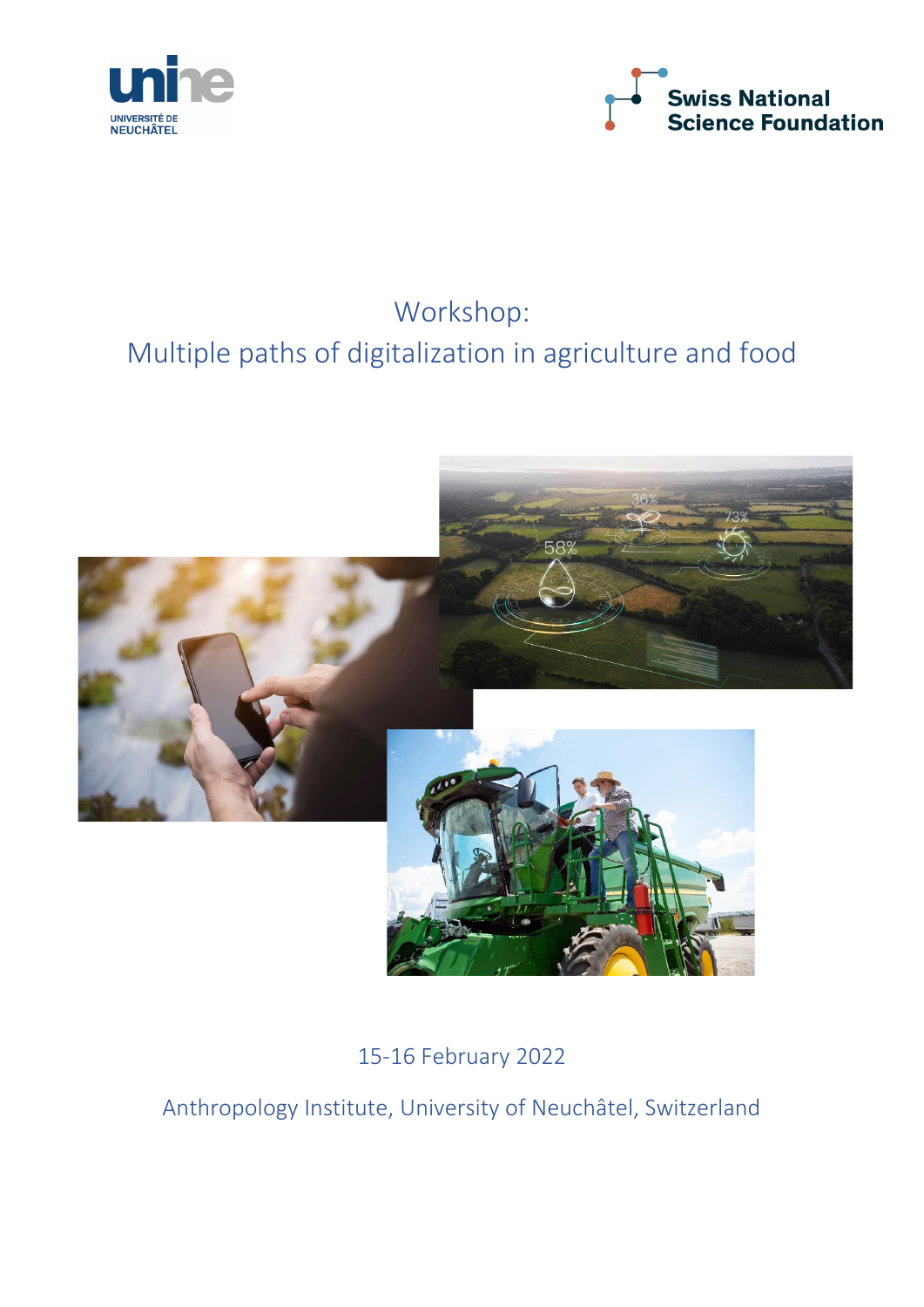



## Multiple paths of digitalization in agriculture and food

Digital technologies in agriculture and food are attracting of lot of attention and creating high expectations in providing technical solutions to the many challenges that our agri-food systems are facing. At the same time, they arouse critical enquiries related notably to power relations and unequal access. Those first observations already suggest that digitalization in agri-food contexts may show many faces. However, we contend that, as it is often the case when research tries to get a grasp of emerging trends, the real diversity and multiplicity of digitalization processes remains overlooked and understudied. This workshop aims to fill this gap by creating a space of exchange between scholars who engage with agri-food digitalization in very diverse contexts and settings. The multiplicity of digitalization is not only about diverse technologies, nor can it be reduced to a diversity of actors, industries, or locales. This multiplicity also encompasses diverging effects of a single technology, contrasting imaginaries and projects for digital futures, as well as the ontological uncertainty of potential paths of development. The workshop will aim to better understand and map this multiplicity both by identifying some of the boundaries that define digitalization and by characterizing the differences between the multiple enactments of agri-food digital technologies.

#### Location

Université de Neuchâtel, Faculté des Lettres et sciences humaines, Espace Tilo-Frey 1, 2000 Neuchâtel, room RO.12 – **COVID-pass compulsory**

Online attendance is also possible: see links in the descriptions below.

### **Contact**

For question and information, please contact Jérémie Forney: [jeremie.forney@unine.ch](mailto:jeremie.forney@unine.ch)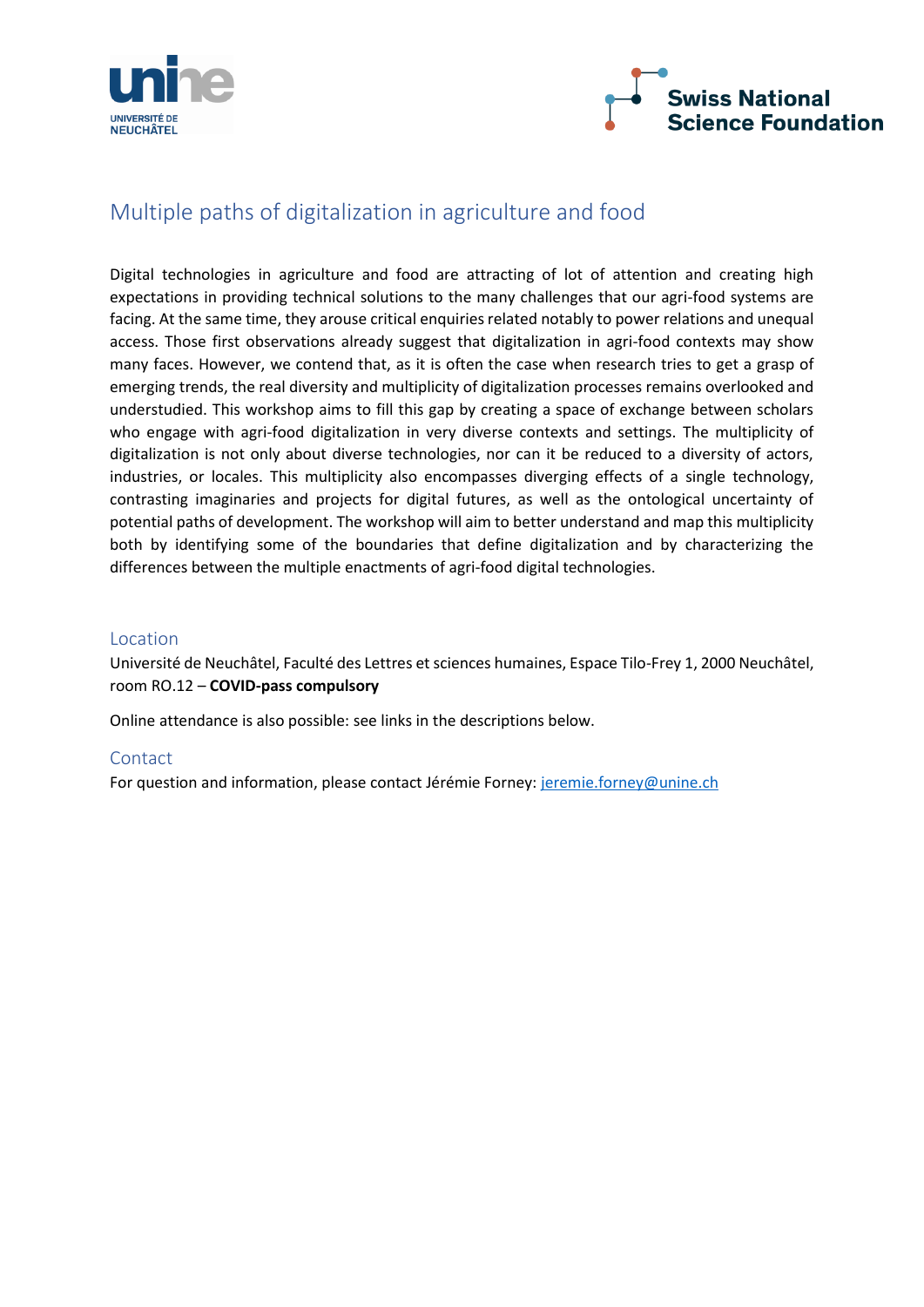



## Mini-conference: 15.02.2021 – 9.00-17.30

Multiple paths of digitalization in agriculture and food

Link for online participation: <https://unine.webex.com/unine-fr/j.php?MTID=m252db8ad360135820d890911a3eda3d2> Password : 8KwUWcvb5M3

## 9.00 – 12.30 Morning Session

- *The millennial farmers project and the everyday digitalization of agriculture in West Java, Indonesia* **Angga Dwiartama,** Institut Teknologi Bandung, Indonesia
- *Constructing food futures for finance: positioning agtech startups and venture capital within the digitization of agri-food* **Moritz Dolinga and Sarah Ruth Sippel**, University of Leipzig, Germany
- *Designing a distributed system for data sharing between competitive actors. Building a pathlessdependency between transparency and opacity. The case of Swiss agriculture* **Léa Stiefel**, University of Lausanne, Switzerland
- *How do you know a plant? More-that-human approaches to understanding plant-robotic interactions* **Katharin Legun**, Wageningen University, The Netherland

## 14.00 – 17.30: Afternoon Session

- *The 'good smart farmer'? Representational politics in technology producers' narratives* **Laura Innocenti**, University of Neuchâtel, Switzerland
- *Governing Farmers through Data? Autonomy and the digitization of agri-environmental governance in Switzerland*

**Jérémie Forney**, University of Neuchâtel, Switzerland

*Debunking the myth of the fourth agricultural revolution through the lens of the everyday* **David Rose,** University of Reading, United Kingdom

*Digital eating: an emerging research agenda* **Tanja Schneider**, University of Sankt-Gallen, Switzerland